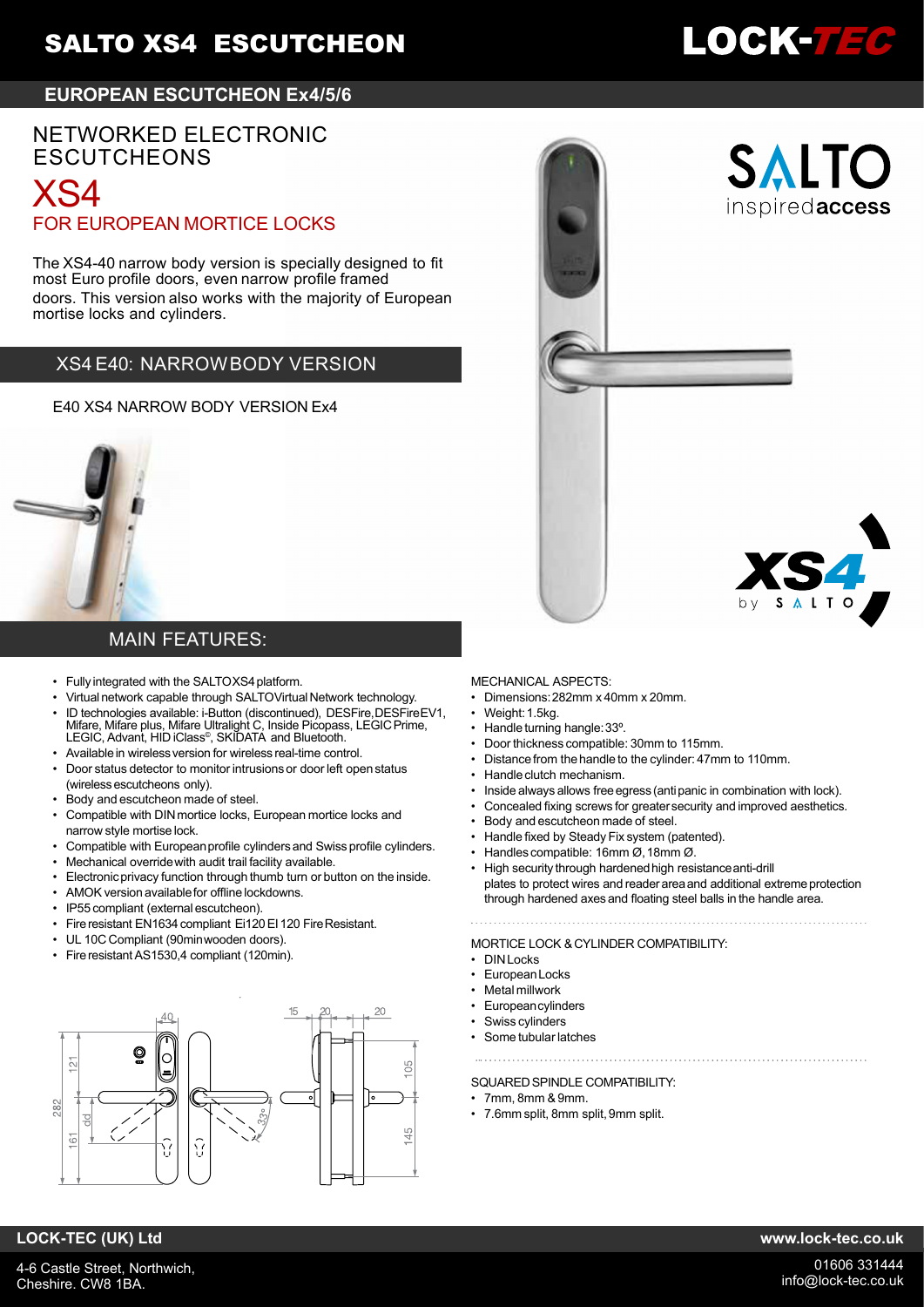## XS4 E40: MODELS

#### MODEL 50:

• 2 handlesany type.



#### MODEL 51:

- 2 handlesany type.
- Inside thumbturn.



### MODEL 52/53/54:

- 2 handlesany type.
- Inside (models 52 / 53)/ (models 54) Outside cylinder cut out.



- MODEL 56:
- 2 handlesany type.
- Electronic "do not disturb" system (Not available in selfprogrammable).



- MODEL 57:
- 2 handles any type.
- Outside cylinder cut out.
- Electronic "do not disturb" system (Not availablein self-programmable).



#### MODEL P0:

• 2 handlesany type.

• Built in mechanicaloverride with audit. (Ex4P0 reference: Euro profile cylinder 30-10).



#### MODEL P1:

- 2 handlesany type.
- Inside thumbturn.
- Built in mechanicaloverride with audit. (Ex4P1 reference: Euro profile cylinder 30-10).



- MODEL P6:
- 2 handlesany type.
- Electronic do not disturb" system<br>• Built in mochanical override with a
- Built in mechanical override with audit. (Ex4P6 reference: Euro profile cylinder 30-10).



## **LOCK-TEC (UK) Ltd www.lock-tec.co.uk**

4-6 Castle Street, Northwich, Cheshire. CW8 1BA.

01606 331444 info@lock-tec.co.uk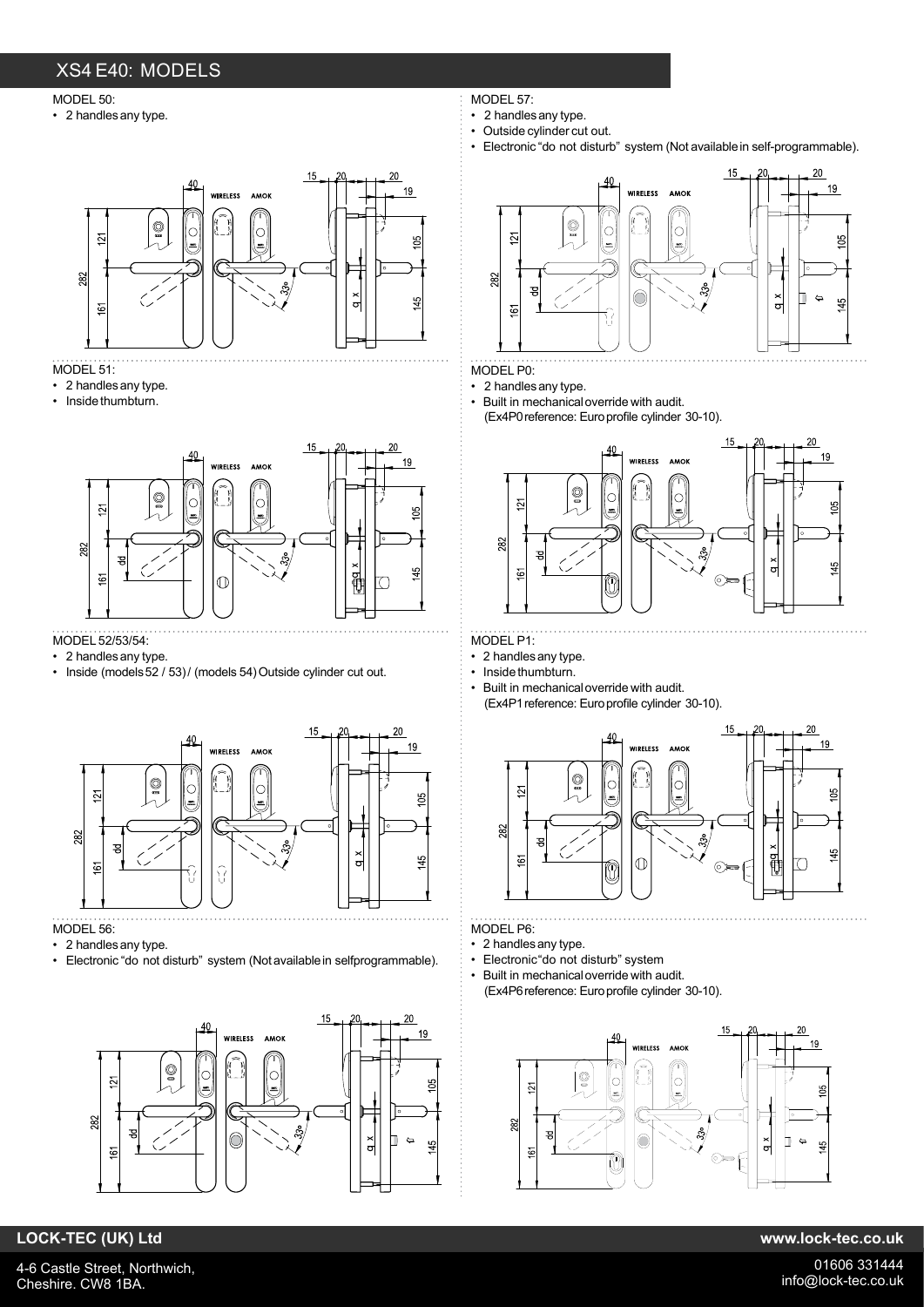## MAIN FEATURESAND BENEFITS:

- Simple offline installation is possible on any type of door, including those with narrow frames.
- Virtual network capable through SALTOVirtual Network technology.
- Wirelessreal-time online capabilities through the SALTOwireless network\*.
- Door status detector to monitor intrusions or door left open status (wireless escutcheons only).
- User on card audit trailing capability for audit trailing via the SALTOVirtual Network (SVN).
- Contactless versions compatible with ISO 14443A, ISO 14443B and ISO 15693 (Vicinity)and covering a wide range of mainstream RFIDbrands such as DESFire, DESFireEV1, Mifare, Mifare plus, Ultralight C, LEGIC, HID iClass© , InsidePicopass and SKIDATAallowing Multi-application with third party systems using onecard.
- SALTO9000 contactless range is compatible with NFC (Near Field Communication) technology which allows NFC enabled cell phones to act as contactless data carriers to open and control SALTO access controlled doors.
- All communications between the carrier and the electronic lock are encrypted and secured.
- Choice of 40mm narrow or 67mm wide body handleset.
- Covers door thicknesses of between 30-115mm.
- Compatible with Mortice locks with axes distances of 47 to 110mm
- The lock can always be opened from the inside (asingle action panic feature works in conjunction with the relevantmortice lock).
- Availablein 7mm, 7mm split, 8mm, 8mm split, 9mm (DIN18273 certified), 9mm split and 7.6 mm split spindle versions.

## AVAILABLE LOCK MODES:

- STANDARD: Locked at all times.
- OFFICE: Free passage ability.
- TIMED OFFICE: Free passage with automatic locking.
- AUTOMATIC OPENING: 8 pairs of "hands free" timed lock and unlocks per day with holidays.
- AUTOMATIC OPENING + OFFICE.

## ACCESS CONTROL FEATURES:

Self Programmable Maximum Number of Users per Door 1000 Maximum Number of Doors per System Maximum Events on Lock Audit **Timezones Timeperiods** Calendars in System User groups Zones in System ROM 1000 16,000 650 30 20 42 unlimited unlimited SVN (R&W) 4,000,000 64,000 1000 256 256 256 unlimited unlimited Management Software Programing key & user key sets Pro Access ROm Pro Access HAmS , uno<br>able SQL) Wireless 4,000,000 64,000 1000 256 256 256 unlimited unlimited Pro Access HAmS , **....**<br>able SQL)

- High security protection via high resistance, hardened anti-drill plates to protect wiring and readerarea.Additional protection provided by hardened axes and floating steel balls in the handle area.
- Concealed fixing screws for greatersecurity and improved aesthetics.
- Low battery power indication monitored through the SALTOVirtual Network (SVN)as low battery status information is written onto carriers and passed to the software. Also readingscan be takenat the lock and passed to the software via PPD connection.
- Emergencyopening via portable programming device (PPD).
- Non volatile memory (memoryis not deleted, evenif power fails). Office mode ("passage" setting) available for leaving doors in free
- access mode. • Availablewith mechanical cylinder cut outs for key overrideor access lock outs.
- Mechanical override with audit trail facility in some models.
- Firmware upgrade through PPD.
- DDA (DisabilityDiscrimination Act) compliant (depending on handle type).

\*depending on the model

- TOGGLE:Present card to lock, present card to unlock.
- TIME TOGGLE:present card to lock, present card to unlock depending on schedules.
- AMOK: Local lockdown of the escutcheon for emergency situations.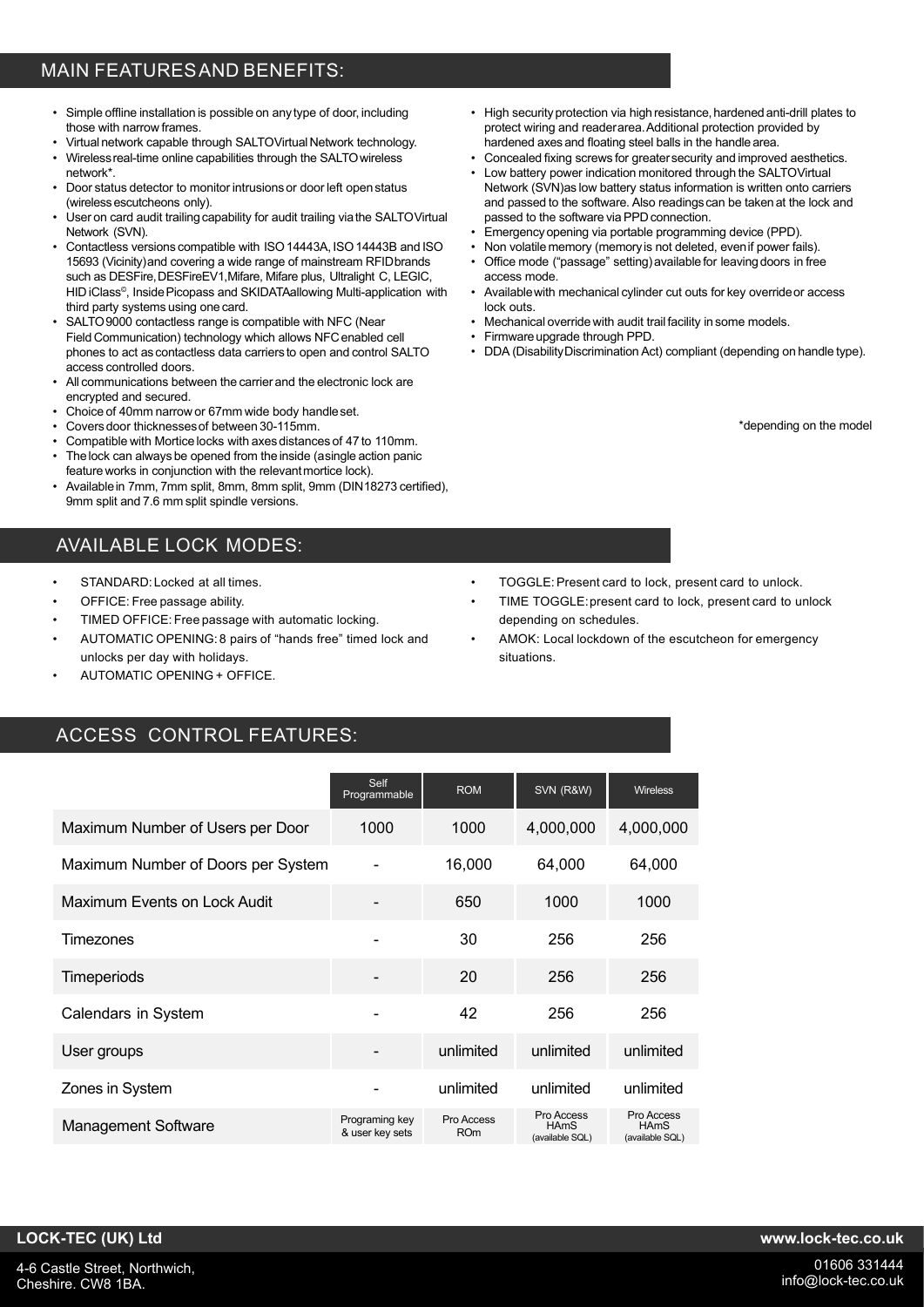## SALTO WIRELESS SYSTEM: INFRASTRUCTURE

The SALTO XS4 wireless online solution delivers real-time high level security with all the convenience of battery-operated access control. The SALTO Wirelesssystem is compatible with most common RFIDtechnologies. This makes integration easyand in most cases users can continue using existing cards for their applications.

Extensive range of escutcheon styles and sizesincluding Scandinavian and ANSI models. SALTOwireless escutcheons are easy to install and configure.

- Wireless Radio Frequency based on IEEE802.15.4 at 2,4Ghz.
- AES128 bits encryption.
- Stand-alone escutcheons can be upgraded to wireless system.
- Battery powered.
- Firmware updated via PPD or online real-time wirelessly through ProAccess SQLor HAMS SQLsoftware.
- Completly integrated with SALTOplatform. Works offline with SALTO Virtual Network (SVN) technology if network communication with the computer fails.
- 1000 event audit trail back up if contact with PC is lost.

#### MAIN FFATURES:

- REAL-TIME AUDIT TRAIL: Access granted, access denied, card expired.
- REAL-TIME DOORCONTROL:View door status in real-time. REAL-TIME BATTERYCONTROL: Monitor battery maintenance by viewing the lock battery status in real-time.
- KEY MANAGEMENT: Resolved in real time as the locks receive cancelled key updates as soon as they are generated.

## ID TECHNOLOGIES:

- MIFARE: Mifare, Mifare plus, Ultralight C, DESfire, Vicinity. DESfire EV1 and Vicinity cards.
- LEGIC: Legic Advant, Legic Prime
- HID: HID iClass©
- i-BUTTON: ROM- RW (discontinued)

## **GATEWAY**

The SALTO Gateway is the link between the PC and the wireless network, it collects all the information sent by the locks that belong to the gateway.

**SAITO** Wireless a

- Wireless radio frequency based on IEEE802.15.4 at 2,4Ghz.
- AES 128bits encryption.
- Connection to the LAN Network 10 BASE-T/100BASE-TX.
- PoE supported IEEE802.3af(12V power adapter optional)
- Can manage several repeaters and many locks.
- IP addressing through web explorer available.
- Firmware update via software through Ethernet connection. . . . . . . . . .

#### **NODE**

The SALTO Node is a bridge between the gateway and the wireless network.

- Wireless radio frequency based on IEEE802.15.4 at 2,4Ghz.
- AES 128bits encryption.
- Connection to the GATEWAYBUS 485.
- Powered by the GATEWAY.
- Can manage several repeaters and many locks.
- Firmware update via software through Ethernet connection.

- **PICOPASS**
- **SKIDATA**
- NFC: NFC enabled cell phones to act as contactless carriers data updater to open and control SALTOaccess controlled doors.
- BLUETOOTH: Allows users to use their smartphone as their door key.\*
- $-$  purch Contactless RFID Key Contactless RFID Contactless RFID Contactless RFID ontactiess KFID<br>Fobs Bracelet in i-Button Key ii-Button Key Bracelet

# MOBILE KEY SOLUTIONS:

#### MOBILE SVN/ NFC:

With mSVN (Mobile SALTO Virtual Network) it's now possible to update cards remotely. All anend-user needs is an NFC-enabled smartphone to update their DESFireEV1 credential using SALTOs' JustIN mSVN App, thereby incresing the flexibility of an instalation's security.

MAIN FEATURES:

- XS4 COMPABILITY: XS4Original RFIDescutcheon range. Extensive range of escutcheon styles and sizes including Scandinavian, ANSI models and Wireless models (RFIDmodels only).
- SMARTPHONE: Android minimum version:2.3.3
- SYSTEM REQUIREMENTS: SALTO ProAccess SPACE
- SMART KEY COMPABILITY: DESFire EV1 (AES-3DES encryption) (SALTOSAM Card required)
- BLACK LIST dissemination that increases security without the need to wire or visit doors.

#### MOBILE GUESTKEY/ BLUETOOH:

SALTO Bluetooth mobile guest key (JustIN Key app developed by SALTO) communicates securely via the Cloud and enables a userto receive their door key online, anytime and anywhere.

#### MAIN FEATURES:

- XS4 COMPABILITY: XS4Original RFIDescutcheon range. Extensive range of escutcheon styles and sizes including Scandinavian, ANSI models and Wireless models (RFIDmodels only - no Keypad).
- SSL: Secure Socket Layer.
- AES 128 BIT encryption opening procedures.
- SMARTPHONECompability: iOS and Android devices.
- SYSTEM REQUIREMENTS: SALTO ProAcess SPACE.

\* Depending on the model

## **LOCK-TEC (UK) Ltd www.lock-tec.co.uk**

4-6 Castle Street, Northwich, Cheshire. CW8 1BA.









Cards



Silicone Bracelet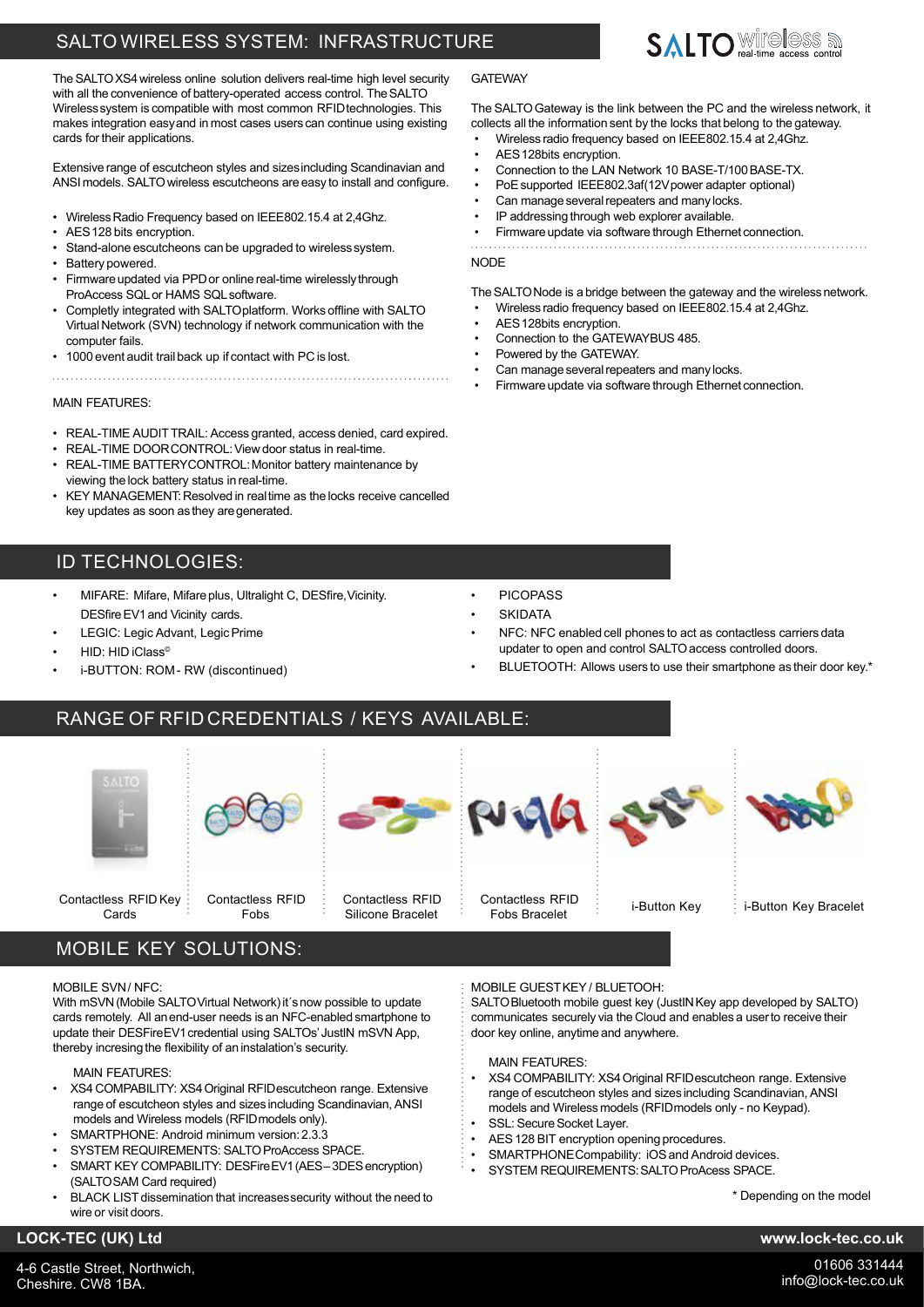### MiFARE:

## MIFARE **DESEire**

Mifare RFIDcontactless technology reads & writes information to contactless smart cards (RFID)compatible with ISO 14.443A, ISO 14.443B and ISO 15.693 standards, and as Mifare, Mifare plus, DESFire, DESFire EV1 technologies. This also allows updating of carriers via SALTO Virtual Network (SVN)technology.

- Fully integrated with the SALTOXS4 platform.
- 13.56MHz contactless RFIDidentification.
- ISO 14.443A, ISO 14.443B and ISO 15.693, Mifare, DESFire Compatible.
- Near Field Communication (NFC)compatible.
- Available key cards: 1Kbyte, 4Kbytes and 8 Kbytes depending on technology.
- Available carriers: ISO 7810 Cards, fobs, bracelets, stickers, watches…
- Reusable key cards.
- SALTO Virtual Network (SVN)compatible\*.
- High security encrypted Proximity cards.
- Multi-application with other systems using the same card with different sectors.
- Customized issuing card through the SALTO Authorization Media software (SAM).
- Waterproof cards which can be customized.
- Upgradable: selfprogrammable, ROM, R&W systems available using the same hardware.

## HiD iCLASS© :



HID iCLASS® contactless technology from HID is R&Widentification technology based on 13.56 MHz read/write contactless smart card technology. HID iCLASS® offers enhanced security through encryption. This single-card, contactless solution permits multi-application with others systems, and with the SVNcapabilities.

- 13.56MHz contact less RFIDidentification.
- ISO 14.443B2 standard compliant. ISO 15.693 standard compliant.
- Reusable key cards.
- SALTO Virtual Network (SVN)compatible.
- Read & Write technology, there's a contact less exchange of information between the card and the reader.
- High security, by using password and encrypted Proximity cards.
- Multi-aplication with other systems using the same card through shared pages.
- Customized issuing card through the SALTO Authorization Media software (SAM).
- Waterproof cards which can be customized.
- Upgradable: ROM, R&W systems available using the same hardware.

## PICOPASS:



Picopass is a family of contactless memory chips that support both ISO14443B and ISO 15693 proximity and vicinity protocols. It allows for updating of carriers via SALTO Virtual Net (SVN)technology, is simple to use and offers a range of options including multiapplication with other systems using a Picopass contactless card system.

- 13.56MHz contactless RFIDidentification.
- ISO 14443B proximity protocols for high speed comunication range of 10 cm. ISO 15693 (Vicinity protocol) to operate at lower speeds over longer ranges.
- SALTO Virtual Network (SVN)compatible.
- High security, by using password and encrypted Proximity cards.
- Multi-application with other systems using the same card through shared pages.
- Customized card issuing through the SALTO Authorization Media software (SAM).

## LEGICAdvant:



LEGIC Ident systems includes highly integrated LEGIC RF Standard and ISO 15693 and ISO 14443 compliant read/write Chip Sets, Security Modules and Transponder Chips for integration into third party products. A very good option if you already use a Legic transponder system.

- 13.56MHz contact less RFIDidentification.
- Key card available:2 kbytes.
- Key shape available: ISO 15693, ISO 14443 and LEGIC RF Cards. Reusable key cards.
- SALTO Virtual Network (SVN)compatible.
- Read & Write technology, there's a contact less exchange of information between the card and the reader.
- High security, by using password and encrypted 3DES, DES and Legic encryption.
- Multiaplication with other systems using the same card with different segments
- Customized issuing card memory through the Legic protocol.
- Water proof cards which can be customized.



The i-Button technology is a robust and ergonomic technology due to the design of the fob and the lock. The XS4 i-Button electronic escutcheons need no hard wiring and provide a modern solution to the problem of lost keys or masterkeys. Compatible with data-on-card technology SALTO Virtual Network (SVN)system that allows you to control all the doors in an entire building or group of buildings from a single PC.

- Access given through contact by electronic i-Button.
- Simple and intuitive use due to the smart design of the i-Button and the electronic lock reader.
- Extremely resistant system, suitable for all kinds of environments.
- 512bytes or 2Kbytes i-Button fobs or bracelets available.
- Reusable keys
- SALTO Virtual Network (SVN)compatible.

i-BUTTON:

- Different types of i-Button fobs or bracelets available.
- High security, by using password and encrypted i-Button fobs.
- i-Buttons can be customized by numeration.
- i-Buttons are waterproof.
- Compatible with SMILE technology and/ or ROM system that allows you to control all the doors. No software or computer is required

SKiDATA:

**SKIDATA** 

Flexspace RFIDcontactless technology from Skidata is R&W identification technology based on ISO 15693 proximity protocol. SALTO's all XS4 E9000 range products already in the field can easily be updated to SKIDATAFLEXSPACEcompatibility, serving as building access cards for electronic locks, cylinders and wall readers.

- RFID according to ISO15693, no battery
- SALTO Virtual Network (SVN)compatible.
- 2 permits in Secure FlexSpace +704 bits unsecured FlexSpace; Chip-ID: 01
- Special plastics, waterproof
- Reusable RFIDcard
- Multi-application with other systems using the same card through shared pages.

#### **LOCK-TEC (UK) Ltd www.lock-tec.co.uk**

4-6 Castle Street, Northwich, Cheshire. CW8 1BA.